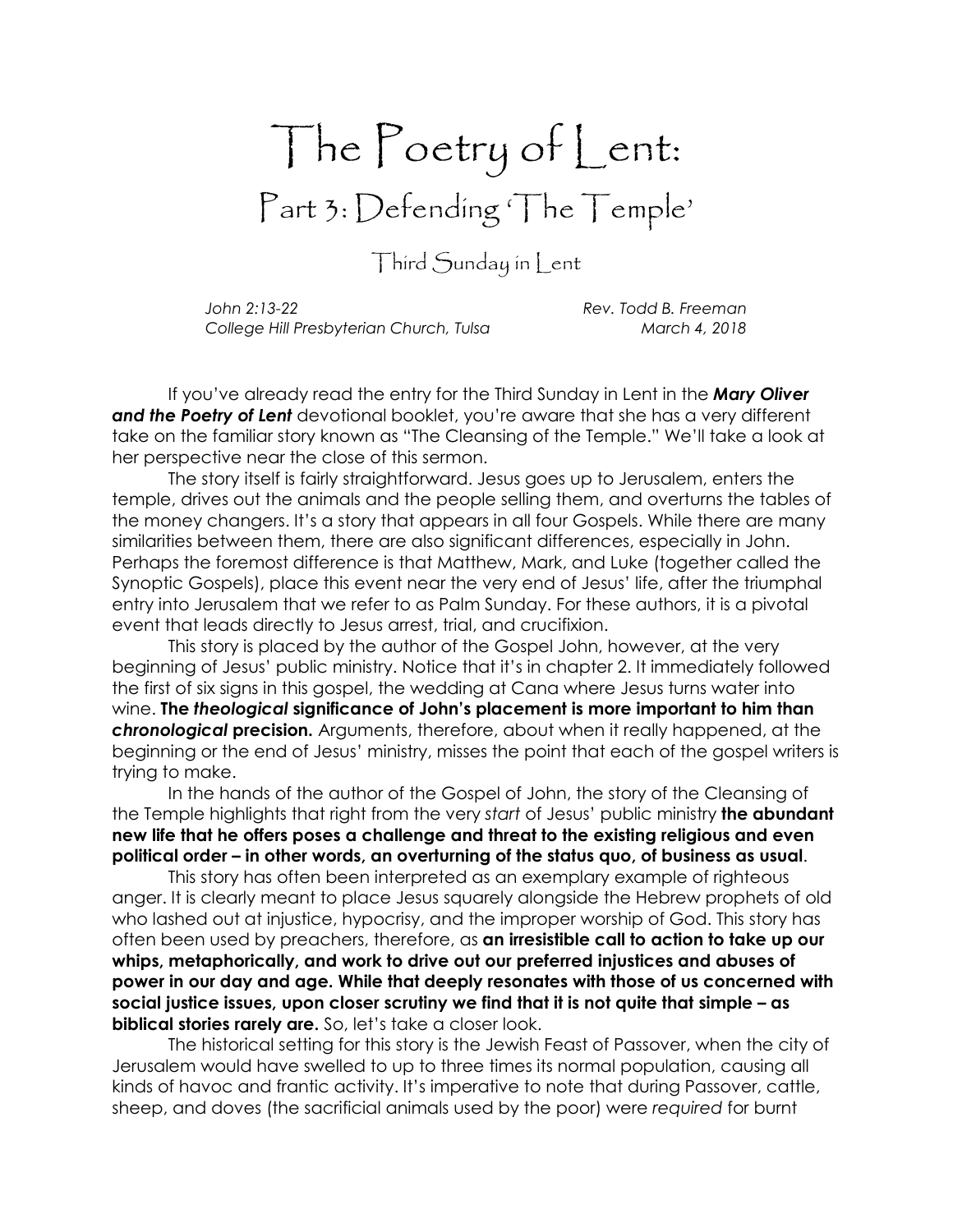offerings in the Temple. Most of those making the pilgrimage to Jerusalem traveled a great distance and would not have brought animals with them. So, they needed to buy animals to sacrifice in order to participate in temple worship. Similarly, the temple tax could not be paid with Greek or Roman coins because they bore the image of the emperor's head on them – considered by the Jews to be idolatry. That money, therefore, had to be exchanged (no doubt with a surcharge) for temple currency.

So, ironically, this picture of a wild open-air market was, in fact, a necessary practice for the proper functioning of the temple system. And though there was no doubt abuses were inevitable, these practices simply reflect a reality of Judaic temple worship in Jesus' day.

Some biblical scholars have offered, therefore, that Jesus' protest wasn't so much about the practice itself – and certainly not an attempt to overthrow or replace the temple system – but rather where it was taking place – in the outer court of the temple, near the Holy of Holies that represented the very presence of God on earth. The outer court, by the way, called the Gentile court, was about the size of five footballs fields – so it is unlikely that with a horde of Roman guards stationed to keep the peace Jesus would have been able – or allowed – to clear that entire area of animals, sellers and moneychangers. Again, literalness is beside the point to the gospel writer. It does indeed seem likely, however, that this story has a basis in an actual event in Jesus' life.

The Synoptic Gospels (Matthew, Mark, and Luke), then state that Jesus says, "Is it not written, 'My house shall be called a house of prayer for all the nations'? But you have made it a den of thieves." This is not the charge in John. He reports that Jesus says, "Take these things out of here! Stop making my Father's house a marketplace!" There's a big difference, isn't there, between a den of thieves and a marketplace?

As always, it's important to ask what any of this has to do with us today. I don't think it's too much of a jump to look at this story from a Christian perspective and explore what it says if we approach this as "The Cleansing of the Church." So, instead of approaching this story primarily as a call for us to take out our righteous anger on injustice and oppression, as important as that may be, what if this text pushes us to imagine Jesus entering our own sanctuaries, overturning our own cherished rationalizations, our upholding of the status quo, and perhaps even driving out much of what we think and do in the name of God? Has Western Christianity, like the temple system before it, simply settled into comfortable behaviors that enable it to meet institutional goals, turning an increasingly blind eye to the possibilities of corruption inherent in the religious system itself? Perhaps worse, **how has Christianity in our country** today turned the business of church into a marketplace? Let me count the ways. And I'm not referring to the selling of Fair Trade coffee, tea, and chocolate in our Fellowship Hall. Yet also, how has a prevailing consumeristic approach and mindset to church life affected its ministry and sense of community?

Using this same biblical passage, poet Mary Oliver goes in a completely different direction. Instead of critiquing the actual practices of upholding of the status quo by organized religion, she looks outside of the box when it comes to defining the 'temple' itself. The devotional booklet includes an excerpt of her poem, "Where Does the Temple Begin, Where Does It End?" It is printed on the cover of today's worship bulletin. Let's read it together.